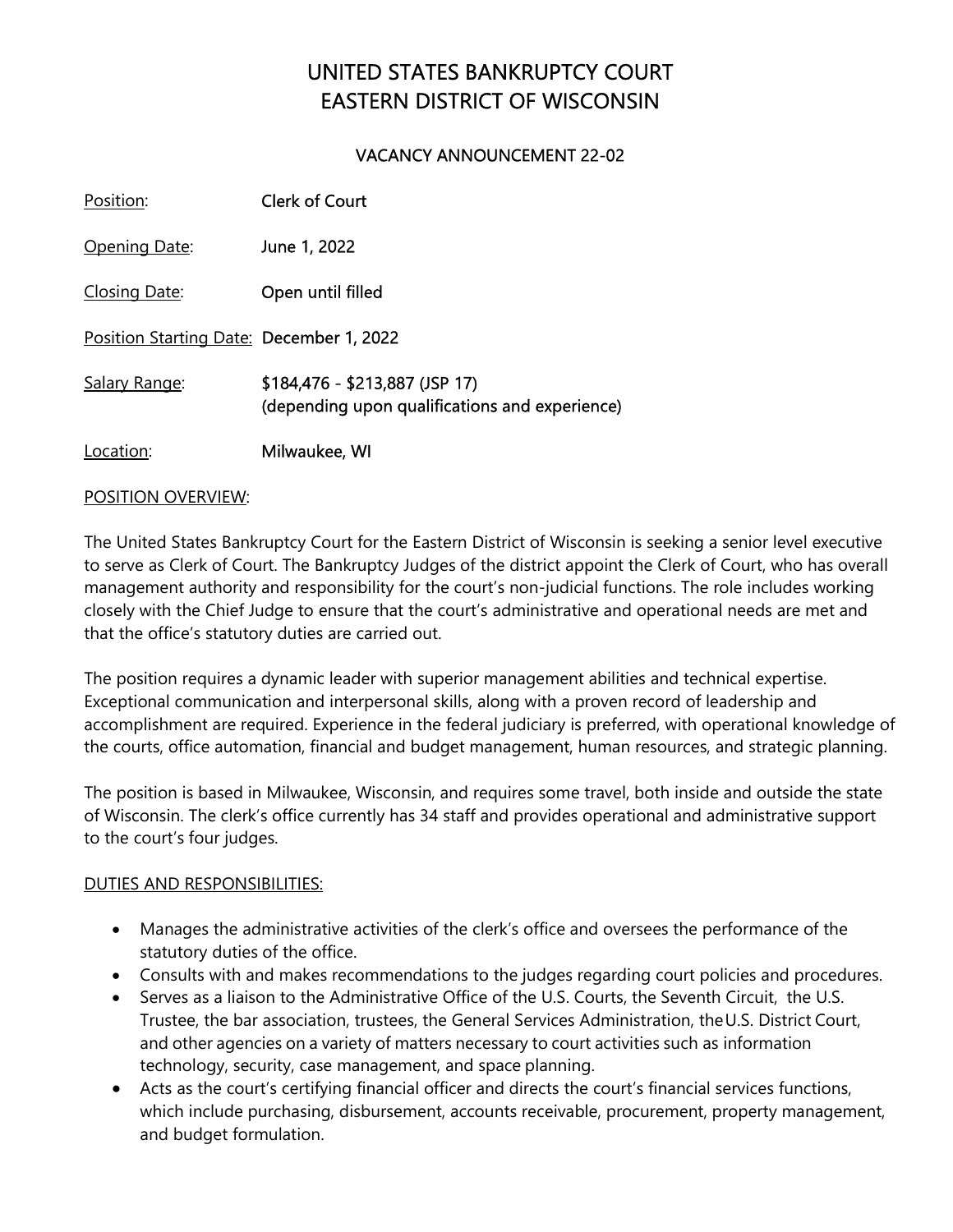- Manages staff responsible for information technology planning and implementation, including the court's case management and electronic case filing system.
- Directs staff responsible for the processing of bankruptcy cases, the maintenance of official records, and court calendar management.
- Provides executive level support and oversight of space and facilities matters and property management.
- Reviews and analyzes the organizational structure of the clerk's office, oversees hiring processes, appoints personnel, establishes human resources policies in conformance with The Guide to Judiciary Policy, and oversees performance management.
- Creates a vision of excellence through strategic planning in an environment of limited and decreasing resources.
- Provides the administrative and operational infrastructure necessary to efficiently and effectively achieve the court's mission including hiring, assigning, and training of personnel.
- Creates and maintains a culture that values human resources and the contributions necessary to maintain a good customer services-based organization.
- Directs development and administration of comprehensive emergency preparedness plans.
- Coordinates and prepares statistical studies and reports as required by the court, the circuit, the Administrative Office of the U.S. Courts, and the Judicial Conference of the United States.
- Performs other tasks requested, and duties designated, by the judges.

## QUALIFICATIONS

This position requires a minimum of 10 years of progressively responsible administrative experience in public service or business that provides a thorough understanding of organizational, procedural, and human aspects in managing an organization.

At least three of the 10 years of experience must have been in a position of substantial management responsibility. Such experience should include operational knowledge of the courts, financial management, space and facilities management, human resources management, oversight of information technology, and long and short-range planning.

A bachelor's degree is required and preference may be given to candidates whose bachelor's or graduate degree is in government, judicial, public, or business administration. A J.D. and bankruptcy or other federal court experience is beneficial.

The candidate should be able to show a history of being a proactive, collaborative, and positive manager who possesses the ability to implement changes and solve problems in creative and innovative ways.

## SALARY AND BENEFITS:

The actual pay level will be established by applying the Judicial Salary Plan of the United States Courts to the successful applicant's qualifications. Employees of the United States Courts are not included in the government's Civil Service classification and are hired as excepted service, "at will" employees. The successful applicant is required to participate in Electronics Funds Transfer for receipt of net pay.

The available benefits package includes:

- Eleven (11) paid holidays per year
- Paid annual leave and paid sick leave
- Participation in Federal Employee Retirement System